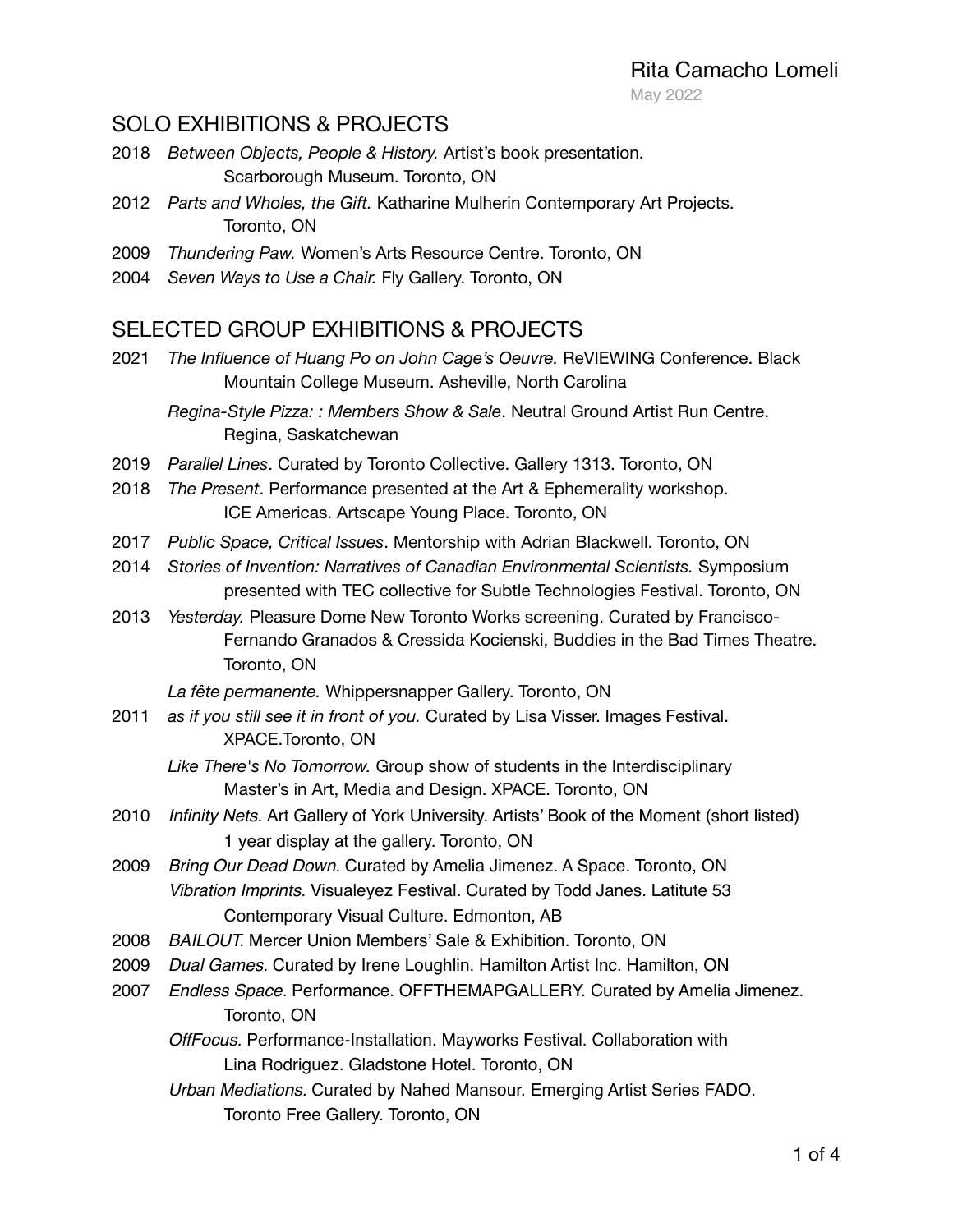2006 *Do ME.* 7a\* 11d Festival. Curated by: Display Cult with Dave Dyment and Roula Partheniou, Xpace. Toronto, ON

*Vacant Lots.* Toronto Free Gallery. Curated by Heather Haynes. Toronto, ON

- *Isolated Voices.* Performance-Installation. Collaboration Project with Lina Rodriguez. Exhibited: Female Festival, National Film Board. Pedestrian Sundays, Kensington Market. Hysteria Festival, Buddies in the Bad Times Theatre (2005). Toronto, ON
- *Las Peripecias de la Linea.* Escuela Nacional de Danza. Mexico City.

```
Under Contractualization. Performance. 21st Coalition. York University. Organized by 
The Gender and Women's Studies program. Toronto, ON
```
- 2004 *Corruption.* Performance. Jorgenson Hall, Ryerson University. Toronto, ON
- 2003 *Ebb & Flow.* Gallery 1313. Toronto, ON *Elastic Intuition.* 401 Gallery. Toronto, ON *From Emerald Island to Tierra del Fuego.* Curated Amelia Jimenez. Marilyn Brewer Community Space Harbourfront Center. Toronto, ON *Alucinarte.* Curated by Amelia Jimenez. 1313 Gallery. Toronto, ON
- 2001 *Onto, ¿on'toi?.* Intervention. Collaboration with Lourdes Archundia. Mexico City.

### CURATORIAL PROJECTS

- 2020 *Last Days of Ice and Snow.* Winter interventions. Hamilton, ON
- 2016 *Trans Americas: A Sign, a Situation, a Concept.* Consultant curator. Museum London. London, ON
- 2016 *Enraged, Inertia Ran Off.* Banners by seven women artists. Hamilton, ON
- 2015 *Pop Up Shop.* Centre3. Store front interventions by artists. Hamilton, ON
- 2014 *Art, What Have You Done For Me Lately?* Art of the Danforth. East End Arts. Toronto, ON
- 2014 *Curatorial Practice for Public Spaces* panel presenter. Neighbourhood Spaces. Arts Council-Windsor & Region. Broken City Lab and The City of Windsor. Windsor, ON
- 2007 *Fraction/Memory*. Public Art Projects. Toronto, ON
- 2006 *Capsules of Time*. Screening. Cinecycle. Toronto, ON

### TEACHING, PRESENTATIONS & PROFESSIONAL EXPERIENCE

- 2021 Intro/Advertising & Copywriting. Graphic Design Program. Design Process Advanced. Graphic Design Program. Centennial College. Toronto, ON
- 2020 Design Process Advanced. Graphic Design Program. Intro/Advertising & Copywriting. Graphic Design Program Centennial College. Toronto, ON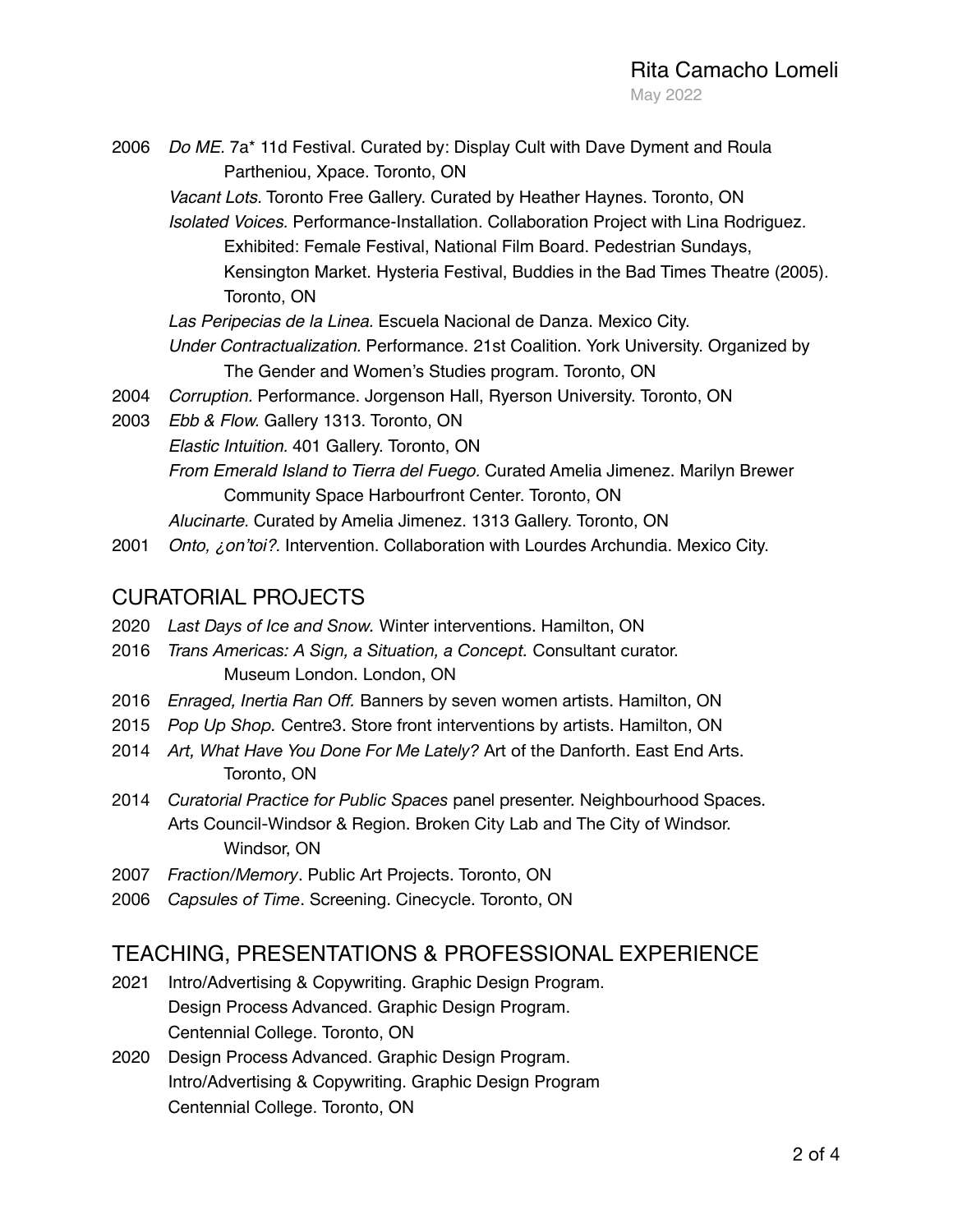- 2019 Portfolio Development. Visual Design Fundamentals Program. Visual Design Fundamentals. Visual Design Fundamentals Program. Centennial College. Toronto, ON
- 2016 Contemporary Art Issues. Fine Arts Program. Centennial College. Toronto, ON
- 2013 Life Drawing. Visual Design Fundamentals Program. Visual Design Fundamentals, Visual Design Fundamentals Program. Centennial College. Toronto, ON
- 2011 Research Assistant for GRAND Body Editing Project. OCAD University. Toronto, ON Administrative Assistant Common Pulse. Academic Symposium. Toronto, ON
- 2009 Arts Facilitator. New(be)comer Project. Red Door Shelter. Toronto, ON
- 2007 FADO Performance Inc. Docudrama. Artist Talk. Toronto Free Gallery. Toronto, ON
- 2008 Latin-American Speaking Series. Women Artists and Motherhood. Panel discussion.Curated by Tamara Toledo. A Space Gallery. Toronto, ON
- 2006 Vtape. Video Art Researcher Database. Toronto, ON

## GRANTS

- 2021 Travel Grant. Canada Council for the Arts.
- 2016 Access and Career Development, Ontario Arts Council. Animating Historic Sites, Toronto Arts Council
- 2015 Curatorial Projects: Indigenous and Culturally Diverse, Ontario Arts Council
- 2009 Emerging Artist, Ontario Arts Council
- 2008 Education Projects, , Ontario Arts Council
- 2007 Visual Arts and Media Arts Projects, Ontario Arts Council.
- 2006 Emerging Artist, Ontario Arts Council. Emerging Artist, Toronto Arts Council

### PROFESSIONAL AFFILIATIONS

- 2021 Neutral Ground. Member
- 2017 Open Studio. Visiting Artist Jury for the Visiting Artist Residency
- 2014 Mayworks Festival, Programming Committee
- 2008-2010 Trinity Square Video, Board Member, Programming Committee
- 2006-2008 A Space, Board Member, Programming Committee
- 2005-2009 Latino Canadian Cultural Association, Founder Member

# RESIDENCIES & WORKSHOPS

- *Art & Ephemerality* workshop led by Jose Teodoro & Alexandra Templier. ICE Americas. 2019
- Letterpress. Workshop led by Brianna Tosswill. Open Studio, 2018.
- Curating and Caring. Workshop led by Helena Reckitt. Blackwood Galley, 2017